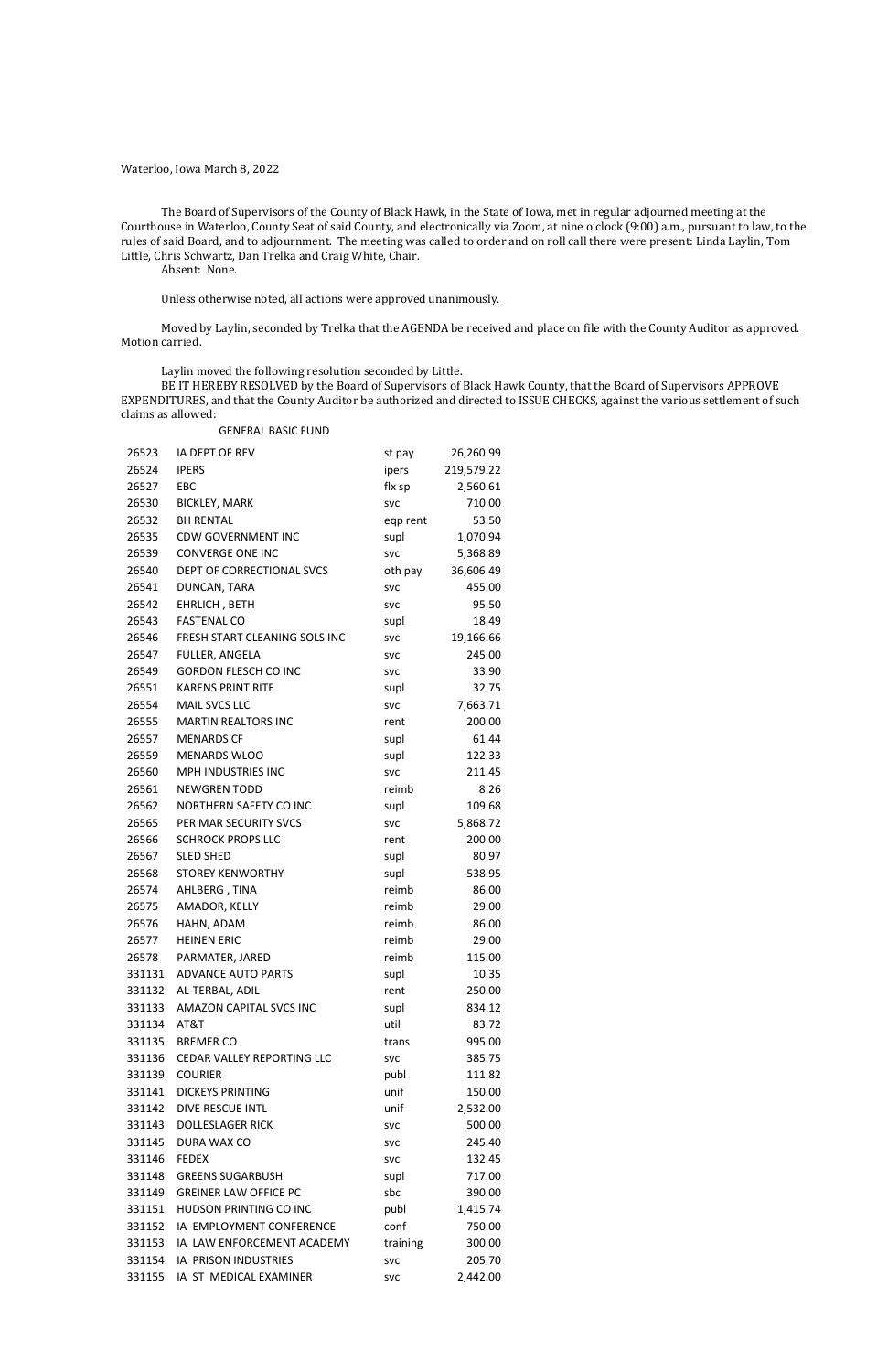| 331162<br><b>LPC CONNECT</b><br>util<br>179.49<br>331163<br>MALLORY SAFETY & SUPL LLC<br>unif<br>82.99<br>331164<br><b>MERCYONE</b><br>1,248.00<br><b>SVC</b><br>331165<br><b>MID AMERICAN ENERGY</b><br>10,801.80<br>util<br>MID AMERICAN ENERGY<br>331166<br>util<br>62.38<br>331167<br>MID AMERICAN ENERGY<br>util<br>10,970.03<br><b>MID AMERICAN ENERGY</b><br>331168<br>util<br>6,619.41<br>MID AMERICAN ENERGY<br>1,144.76<br>331172<br>util<br>331176<br>OFFICE DEPOT<br>supl<br>27.28<br>PEOPLES COMMUNITY HEALTH<br>supl<br>56.90<br>331177<br>331179<br>POWESHIEK WATER ASSOC<br>util<br>312.50<br>331180<br>PRESTO-X<br>32.00<br><b>SVC</b><br>331181<br>PRO LINER INC<br>1,400.00<br><b>SVC</b><br>SAFELITE FULFILLMENT INC<br>92.98<br>331183<br>eqp rpr<br>331185<br><b>SHELBY CO SHERIFF</b><br>2,028.00<br><b>SVC</b><br>SHIVE-HATTERY INC<br>331186<br>1,785.80<br><b>SVC</b><br>331187<br>STANARD & ASSOC INC<br>267.50<br><b>SVC</b><br>SUMMIT FOOD SVC, LLC<br>food<br>10,386.49<br>331188<br>TITAN PROPERTY INVESTMENT<br>331189<br>250.00<br>rent<br>331191<br>UNITED PARCEL SVC<br>26.64<br>postage<br>331192<br><b>UNITY POINT</b><br>48.00<br><b>SVC</b><br>331193<br><b>UNITY POINT</b><br>106.00<br><b>SVC</b><br>331194<br><b>US CELLULAR</b><br>277.20<br>util<br><b>VOSHELL MICHAEL</b><br>331196<br>200.00<br>rent<br>331197<br>VWR INTL LLC<br>317.66<br>supl<br>331198<br><b>WASTE MGMT OF WI-MN</b><br>3,411.07<br><b>SVC</b><br><b>WLOO CITY OF</b><br>fuel<br>331199<br>13,622.58<br>331200<br><b>WLOO WATER WORKS</b><br>util<br>6,269.97<br>331201<br><b>WLOO WATER WORKS</b><br>util<br>452.88<br>331202<br><b>WAVERLY TIRE CO</b><br>660.00<br>eqp rpr<br>WILSON, ELIZABETH<br>reimb<br>331203<br>350.00<br><b>WOOLVERTON PRINTING CO</b><br>supl<br>19,504.06<br>331204<br><b>GENERAL SUPPLEMENTAL FUND</b><br>IA DEPT OF REV<br>247.00<br>26523<br>st pay<br>26524<br><b>IPERS</b><br>2,034.33<br>ipers<br>26545<br><b>FOUR OAKS INC</b><br>shlt<br>10,869.45<br>MCCUNNIFF, CAROL<br>331130<br>reimb<br>202.73<br><b>HANDS UP COMM</b><br>331150<br>654.50<br><b>SVC</b><br>LAMBERT, ALFONZO<br>331160<br>reimb<br>139.01<br>TREASURER ST OF IA<br>331190<br>oth pay<br>175,584.00<br>CO SVCS FUND<br>26523<br>IA DEPT OF REV<br>119.00<br>st pay<br>26524<br><b>IPERS</b><br>ipers<br>851.76<br>RURAL BASIC FUND<br>26523<br>IA DEPT OF REV<br>1,735.01<br>st pay<br>15,930.42<br>26524<br><b>IPERS</b><br>ipers | 331157 | <b>JURGENSENK</b> | <b>SVC</b> | 104.47 |
|--------------------------------------------------------------------------------------------------------------------------------------------------------------------------------------------------------------------------------------------------------------------------------------------------------------------------------------------------------------------------------------------------------------------------------------------------------------------------------------------------------------------------------------------------------------------------------------------------------------------------------------------------------------------------------------------------------------------------------------------------------------------------------------------------------------------------------------------------------------------------------------------------------------------------------------------------------------------------------------------------------------------------------------------------------------------------------------------------------------------------------------------------------------------------------------------------------------------------------------------------------------------------------------------------------------------------------------------------------------------------------------------------------------------------------------------------------------------------------------------------------------------------------------------------------------------------------------------------------------------------------------------------------------------------------------------------------------------------------------------------------------------------------------------------------------------------------------------------------------------------------------------------------------------------------------------------------------------------------------------------------------------------------------------------------------------------------------------------------------------------------------------------------------------------------------------------------------------------------------------------------------------------------------------------------------------------------------------------------------------------------------------------------------------------------------------------------------|--------|-------------------|------------|--------|
|                                                                                                                                                                                                                                                                                                                                                                                                                                                                                                                                                                                                                                                                                                                                                                                                                                                                                                                                                                                                                                                                                                                                                                                                                                                                                                                                                                                                                                                                                                                                                                                                                                                                                                                                                                                                                                                                                                                                                                                                                                                                                                                                                                                                                                                                                                                                                                                                                                                              |        |                   |            |        |
|                                                                                                                                                                                                                                                                                                                                                                                                                                                                                                                                                                                                                                                                                                                                                                                                                                                                                                                                                                                                                                                                                                                                                                                                                                                                                                                                                                                                                                                                                                                                                                                                                                                                                                                                                                                                                                                                                                                                                                                                                                                                                                                                                                                                                                                                                                                                                                                                                                                              |        |                   |            |        |
|                                                                                                                                                                                                                                                                                                                                                                                                                                                                                                                                                                                                                                                                                                                                                                                                                                                                                                                                                                                                                                                                                                                                                                                                                                                                                                                                                                                                                                                                                                                                                                                                                                                                                                                                                                                                                                                                                                                                                                                                                                                                                                                                                                                                                                                                                                                                                                                                                                                              |        |                   |            |        |
|                                                                                                                                                                                                                                                                                                                                                                                                                                                                                                                                                                                                                                                                                                                                                                                                                                                                                                                                                                                                                                                                                                                                                                                                                                                                                                                                                                                                                                                                                                                                                                                                                                                                                                                                                                                                                                                                                                                                                                                                                                                                                                                                                                                                                                                                                                                                                                                                                                                              |        |                   |            |        |
|                                                                                                                                                                                                                                                                                                                                                                                                                                                                                                                                                                                                                                                                                                                                                                                                                                                                                                                                                                                                                                                                                                                                                                                                                                                                                                                                                                                                                                                                                                                                                                                                                                                                                                                                                                                                                                                                                                                                                                                                                                                                                                                                                                                                                                                                                                                                                                                                                                                              |        |                   |            |        |
|                                                                                                                                                                                                                                                                                                                                                                                                                                                                                                                                                                                                                                                                                                                                                                                                                                                                                                                                                                                                                                                                                                                                                                                                                                                                                                                                                                                                                                                                                                                                                                                                                                                                                                                                                                                                                                                                                                                                                                                                                                                                                                                                                                                                                                                                                                                                                                                                                                                              |        |                   |            |        |
|                                                                                                                                                                                                                                                                                                                                                                                                                                                                                                                                                                                                                                                                                                                                                                                                                                                                                                                                                                                                                                                                                                                                                                                                                                                                                                                                                                                                                                                                                                                                                                                                                                                                                                                                                                                                                                                                                                                                                                                                                                                                                                                                                                                                                                                                                                                                                                                                                                                              |        |                   |            |        |
|                                                                                                                                                                                                                                                                                                                                                                                                                                                                                                                                                                                                                                                                                                                                                                                                                                                                                                                                                                                                                                                                                                                                                                                                                                                                                                                                                                                                                                                                                                                                                                                                                                                                                                                                                                                                                                                                                                                                                                                                                                                                                                                                                                                                                                                                                                                                                                                                                                                              |        |                   |            |        |
|                                                                                                                                                                                                                                                                                                                                                                                                                                                                                                                                                                                                                                                                                                                                                                                                                                                                                                                                                                                                                                                                                                                                                                                                                                                                                                                                                                                                                                                                                                                                                                                                                                                                                                                                                                                                                                                                                                                                                                                                                                                                                                                                                                                                                                                                                                                                                                                                                                                              |        |                   |            |        |
|                                                                                                                                                                                                                                                                                                                                                                                                                                                                                                                                                                                                                                                                                                                                                                                                                                                                                                                                                                                                                                                                                                                                                                                                                                                                                                                                                                                                                                                                                                                                                                                                                                                                                                                                                                                                                                                                                                                                                                                                                                                                                                                                                                                                                                                                                                                                                                                                                                                              |        |                   |            |        |
|                                                                                                                                                                                                                                                                                                                                                                                                                                                                                                                                                                                                                                                                                                                                                                                                                                                                                                                                                                                                                                                                                                                                                                                                                                                                                                                                                                                                                                                                                                                                                                                                                                                                                                                                                                                                                                                                                                                                                                                                                                                                                                                                                                                                                                                                                                                                                                                                                                                              |        |                   |            |        |
|                                                                                                                                                                                                                                                                                                                                                                                                                                                                                                                                                                                                                                                                                                                                                                                                                                                                                                                                                                                                                                                                                                                                                                                                                                                                                                                                                                                                                                                                                                                                                                                                                                                                                                                                                                                                                                                                                                                                                                                                                                                                                                                                                                                                                                                                                                                                                                                                                                                              |        |                   |            |        |
|                                                                                                                                                                                                                                                                                                                                                                                                                                                                                                                                                                                                                                                                                                                                                                                                                                                                                                                                                                                                                                                                                                                                                                                                                                                                                                                                                                                                                                                                                                                                                                                                                                                                                                                                                                                                                                                                                                                                                                                                                                                                                                                                                                                                                                                                                                                                                                                                                                                              |        |                   |            |        |
|                                                                                                                                                                                                                                                                                                                                                                                                                                                                                                                                                                                                                                                                                                                                                                                                                                                                                                                                                                                                                                                                                                                                                                                                                                                                                                                                                                                                                                                                                                                                                                                                                                                                                                                                                                                                                                                                                                                                                                                                                                                                                                                                                                                                                                                                                                                                                                                                                                                              |        |                   |            |        |
|                                                                                                                                                                                                                                                                                                                                                                                                                                                                                                                                                                                                                                                                                                                                                                                                                                                                                                                                                                                                                                                                                                                                                                                                                                                                                                                                                                                                                                                                                                                                                                                                                                                                                                                                                                                                                                                                                                                                                                                                                                                                                                                                                                                                                                                                                                                                                                                                                                                              |        |                   |            |        |
|                                                                                                                                                                                                                                                                                                                                                                                                                                                                                                                                                                                                                                                                                                                                                                                                                                                                                                                                                                                                                                                                                                                                                                                                                                                                                                                                                                                                                                                                                                                                                                                                                                                                                                                                                                                                                                                                                                                                                                                                                                                                                                                                                                                                                                                                                                                                                                                                                                                              |        |                   |            |        |
|                                                                                                                                                                                                                                                                                                                                                                                                                                                                                                                                                                                                                                                                                                                                                                                                                                                                                                                                                                                                                                                                                                                                                                                                                                                                                                                                                                                                                                                                                                                                                                                                                                                                                                                                                                                                                                                                                                                                                                                                                                                                                                                                                                                                                                                                                                                                                                                                                                                              |        |                   |            |        |
|                                                                                                                                                                                                                                                                                                                                                                                                                                                                                                                                                                                                                                                                                                                                                                                                                                                                                                                                                                                                                                                                                                                                                                                                                                                                                                                                                                                                                                                                                                                                                                                                                                                                                                                                                                                                                                                                                                                                                                                                                                                                                                                                                                                                                                                                                                                                                                                                                                                              |        |                   |            |        |
|                                                                                                                                                                                                                                                                                                                                                                                                                                                                                                                                                                                                                                                                                                                                                                                                                                                                                                                                                                                                                                                                                                                                                                                                                                                                                                                                                                                                                                                                                                                                                                                                                                                                                                                                                                                                                                                                                                                                                                                                                                                                                                                                                                                                                                                                                                                                                                                                                                                              |        |                   |            |        |
|                                                                                                                                                                                                                                                                                                                                                                                                                                                                                                                                                                                                                                                                                                                                                                                                                                                                                                                                                                                                                                                                                                                                                                                                                                                                                                                                                                                                                                                                                                                                                                                                                                                                                                                                                                                                                                                                                                                                                                                                                                                                                                                                                                                                                                                                                                                                                                                                                                                              |        |                   |            |        |
|                                                                                                                                                                                                                                                                                                                                                                                                                                                                                                                                                                                                                                                                                                                                                                                                                                                                                                                                                                                                                                                                                                                                                                                                                                                                                                                                                                                                                                                                                                                                                                                                                                                                                                                                                                                                                                                                                                                                                                                                                                                                                                                                                                                                                                                                                                                                                                                                                                                              |        |                   |            |        |
|                                                                                                                                                                                                                                                                                                                                                                                                                                                                                                                                                                                                                                                                                                                                                                                                                                                                                                                                                                                                                                                                                                                                                                                                                                                                                                                                                                                                                                                                                                                                                                                                                                                                                                                                                                                                                                                                                                                                                                                                                                                                                                                                                                                                                                                                                                                                                                                                                                                              |        |                   |            |        |
|                                                                                                                                                                                                                                                                                                                                                                                                                                                                                                                                                                                                                                                                                                                                                                                                                                                                                                                                                                                                                                                                                                                                                                                                                                                                                                                                                                                                                                                                                                                                                                                                                                                                                                                                                                                                                                                                                                                                                                                                                                                                                                                                                                                                                                                                                                                                                                                                                                                              |        |                   |            |        |
|                                                                                                                                                                                                                                                                                                                                                                                                                                                                                                                                                                                                                                                                                                                                                                                                                                                                                                                                                                                                                                                                                                                                                                                                                                                                                                                                                                                                                                                                                                                                                                                                                                                                                                                                                                                                                                                                                                                                                                                                                                                                                                                                                                                                                                                                                                                                                                                                                                                              |        |                   |            |        |
|                                                                                                                                                                                                                                                                                                                                                                                                                                                                                                                                                                                                                                                                                                                                                                                                                                                                                                                                                                                                                                                                                                                                                                                                                                                                                                                                                                                                                                                                                                                                                                                                                                                                                                                                                                                                                                                                                                                                                                                                                                                                                                                                                                                                                                                                                                                                                                                                                                                              |        |                   |            |        |
|                                                                                                                                                                                                                                                                                                                                                                                                                                                                                                                                                                                                                                                                                                                                                                                                                                                                                                                                                                                                                                                                                                                                                                                                                                                                                                                                                                                                                                                                                                                                                                                                                                                                                                                                                                                                                                                                                                                                                                                                                                                                                                                                                                                                                                                                                                                                                                                                                                                              |        |                   |            |        |
|                                                                                                                                                                                                                                                                                                                                                                                                                                                                                                                                                                                                                                                                                                                                                                                                                                                                                                                                                                                                                                                                                                                                                                                                                                                                                                                                                                                                                                                                                                                                                                                                                                                                                                                                                                                                                                                                                                                                                                                                                                                                                                                                                                                                                                                                                                                                                                                                                                                              |        |                   |            |        |
|                                                                                                                                                                                                                                                                                                                                                                                                                                                                                                                                                                                                                                                                                                                                                                                                                                                                                                                                                                                                                                                                                                                                                                                                                                                                                                                                                                                                                                                                                                                                                                                                                                                                                                                                                                                                                                                                                                                                                                                                                                                                                                                                                                                                                                                                                                                                                                                                                                                              |        |                   |            |        |
|                                                                                                                                                                                                                                                                                                                                                                                                                                                                                                                                                                                                                                                                                                                                                                                                                                                                                                                                                                                                                                                                                                                                                                                                                                                                                                                                                                                                                                                                                                                                                                                                                                                                                                                                                                                                                                                                                                                                                                                                                                                                                                                                                                                                                                                                                                                                                                                                                                                              |        |                   |            |        |
|                                                                                                                                                                                                                                                                                                                                                                                                                                                                                                                                                                                                                                                                                                                                                                                                                                                                                                                                                                                                                                                                                                                                                                                                                                                                                                                                                                                                                                                                                                                                                                                                                                                                                                                                                                                                                                                                                                                                                                                                                                                                                                                                                                                                                                                                                                                                                                                                                                                              |        |                   |            |        |
|                                                                                                                                                                                                                                                                                                                                                                                                                                                                                                                                                                                                                                                                                                                                                                                                                                                                                                                                                                                                                                                                                                                                                                                                                                                                                                                                                                                                                                                                                                                                                                                                                                                                                                                                                                                                                                                                                                                                                                                                                                                                                                                                                                                                                                                                                                                                                                                                                                                              |        |                   |            |        |
|                                                                                                                                                                                                                                                                                                                                                                                                                                                                                                                                                                                                                                                                                                                                                                                                                                                                                                                                                                                                                                                                                                                                                                                                                                                                                                                                                                                                                                                                                                                                                                                                                                                                                                                                                                                                                                                                                                                                                                                                                                                                                                                                                                                                                                                                                                                                                                                                                                                              |        |                   |            |        |
|                                                                                                                                                                                                                                                                                                                                                                                                                                                                                                                                                                                                                                                                                                                                                                                                                                                                                                                                                                                                                                                                                                                                                                                                                                                                                                                                                                                                                                                                                                                                                                                                                                                                                                                                                                                                                                                                                                                                                                                                                                                                                                                                                                                                                                                                                                                                                                                                                                                              |        |                   |            |        |
|                                                                                                                                                                                                                                                                                                                                                                                                                                                                                                                                                                                                                                                                                                                                                                                                                                                                                                                                                                                                                                                                                                                                                                                                                                                                                                                                                                                                                                                                                                                                                                                                                                                                                                                                                                                                                                                                                                                                                                                                                                                                                                                                                                                                                                                                                                                                                                                                                                                              |        |                   |            |        |
|                                                                                                                                                                                                                                                                                                                                                                                                                                                                                                                                                                                                                                                                                                                                                                                                                                                                                                                                                                                                                                                                                                                                                                                                                                                                                                                                                                                                                                                                                                                                                                                                                                                                                                                                                                                                                                                                                                                                                                                                                                                                                                                                                                                                                                                                                                                                                                                                                                                              |        |                   |            |        |
|                                                                                                                                                                                                                                                                                                                                                                                                                                                                                                                                                                                                                                                                                                                                                                                                                                                                                                                                                                                                                                                                                                                                                                                                                                                                                                                                                                                                                                                                                                                                                                                                                                                                                                                                                                                                                                                                                                                                                                                                                                                                                                                                                                                                                                                                                                                                                                                                                                                              |        |                   |            |        |
|                                                                                                                                                                                                                                                                                                                                                                                                                                                                                                                                                                                                                                                                                                                                                                                                                                                                                                                                                                                                                                                                                                                                                                                                                                                                                                                                                                                                                                                                                                                                                                                                                                                                                                                                                                                                                                                                                                                                                                                                                                                                                                                                                                                                                                                                                                                                                                                                                                                              |        |                   |            |        |
|                                                                                                                                                                                                                                                                                                                                                                                                                                                                                                                                                                                                                                                                                                                                                                                                                                                                                                                                                                                                                                                                                                                                                                                                                                                                                                                                                                                                                                                                                                                                                                                                                                                                                                                                                                                                                                                                                                                                                                                                                                                                                                                                                                                                                                                                                                                                                                                                                                                              |        |                   |            |        |
|                                                                                                                                                                                                                                                                                                                                                                                                                                                                                                                                                                                                                                                                                                                                                                                                                                                                                                                                                                                                                                                                                                                                                                                                                                                                                                                                                                                                                                                                                                                                                                                                                                                                                                                                                                                                                                                                                                                                                                                                                                                                                                                                                                                                                                                                                                                                                                                                                                                              |        |                   |            |        |
|                                                                                                                                                                                                                                                                                                                                                                                                                                                                                                                                                                                                                                                                                                                                                                                                                                                                                                                                                                                                                                                                                                                                                                                                                                                                                                                                                                                                                                                                                                                                                                                                                                                                                                                                                                                                                                                                                                                                                                                                                                                                                                                                                                                                                                                                                                                                                                                                                                                              |        |                   |            |        |
|                                                                                                                                                                                                                                                                                                                                                                                                                                                                                                                                                                                                                                                                                                                                                                                                                                                                                                                                                                                                                                                                                                                                                                                                                                                                                                                                                                                                                                                                                                                                                                                                                                                                                                                                                                                                                                                                                                                                                                                                                                                                                                                                                                                                                                                                                                                                                                                                                                                              |        |                   |            |        |
|                                                                                                                                                                                                                                                                                                                                                                                                                                                                                                                                                                                                                                                                                                                                                                                                                                                                                                                                                                                                                                                                                                                                                                                                                                                                                                                                                                                                                                                                                                                                                                                                                                                                                                                                                                                                                                                                                                                                                                                                                                                                                                                                                                                                                                                                                                                                                                                                                                                              |        |                   |            |        |
|                                                                                                                                                                                                                                                                                                                                                                                                                                                                                                                                                                                                                                                                                                                                                                                                                                                                                                                                                                                                                                                                                                                                                                                                                                                                                                                                                                                                                                                                                                                                                                                                                                                                                                                                                                                                                                                                                                                                                                                                                                                                                                                                                                                                                                                                                                                                                                                                                                                              |        |                   |            |        |
|                                                                                                                                                                                                                                                                                                                                                                                                                                                                                                                                                                                                                                                                                                                                                                                                                                                                                                                                                                                                                                                                                                                                                                                                                                                                                                                                                                                                                                                                                                                                                                                                                                                                                                                                                                                                                                                                                                                                                                                                                                                                                                                                                                                                                                                                                                                                                                                                                                                              |        |                   |            |        |
|                                                                                                                                                                                                                                                                                                                                                                                                                                                                                                                                                                                                                                                                                                                                                                                                                                                                                                                                                                                                                                                                                                                                                                                                                                                                                                                                                                                                                                                                                                                                                                                                                                                                                                                                                                                                                                                                                                                                                                                                                                                                                                                                                                                                                                                                                                                                                                                                                                                              |        |                   |            |        |
|                                                                                                                                                                                                                                                                                                                                                                                                                                                                                                                                                                                                                                                                                                                                                                                                                                                                                                                                                                                                                                                                                                                                                                                                                                                                                                                                                                                                                                                                                                                                                                                                                                                                                                                                                                                                                                                                                                                                                                                                                                                                                                                                                                                                                                                                                                                                                                                                                                                              |        |                   |            |        |
|                                                                                                                                                                                                                                                                                                                                                                                                                                                                                                                                                                                                                                                                                                                                                                                                                                                                                                                                                                                                                                                                                                                                                                                                                                                                                                                                                                                                                                                                                                                                                                                                                                                                                                                                                                                                                                                                                                                                                                                                                                                                                                                                                                                                                                                                                                                                                                                                                                                              |        |                   |            |        |

| 26523 | <b>IA DEPT OF REV</b>       | st pay     | 3,689.00  |
|-------|-----------------------------|------------|-----------|
| 26524 | <b>IPERS</b>                | ipers      | 29,631.74 |
| 26529 | <b>ANTON SALES</b>          | supl       | 52.30     |
| 26533 | <b>BLACK HILLS ENERGY</b>   | util       | 1,303.79  |
| 26536 | CF CITY OF                  | fuel       | 596.32    |
| 26537 | CF UTIL                     | util       | 8.50      |
| 26538 | CF UTIL                     | util       | 56.79     |
| 26544 | <b>FIX TIRE CO</b>          | eqp rpr    | 191.59    |
| 26549 | <b>GORDON FLESCH CO INC</b> | <b>SVC</b> | 89.60     |
| 26550 | IA REGIONAL UTIL ASSOC      | util       | 58.45     |
| 26558 | <b>MENARDS CF</b>           | supl       | 35.60     |
| 26563 | NORTHLAND PRODUCTS CO       | supl       | 1,610.80  |
| 26569 | SUPERIOR WELDING SUPL       | supl       | 76.50     |
| 26570 | THOMAS JAMES LLC            | <b>SVC</b> | 17.50     |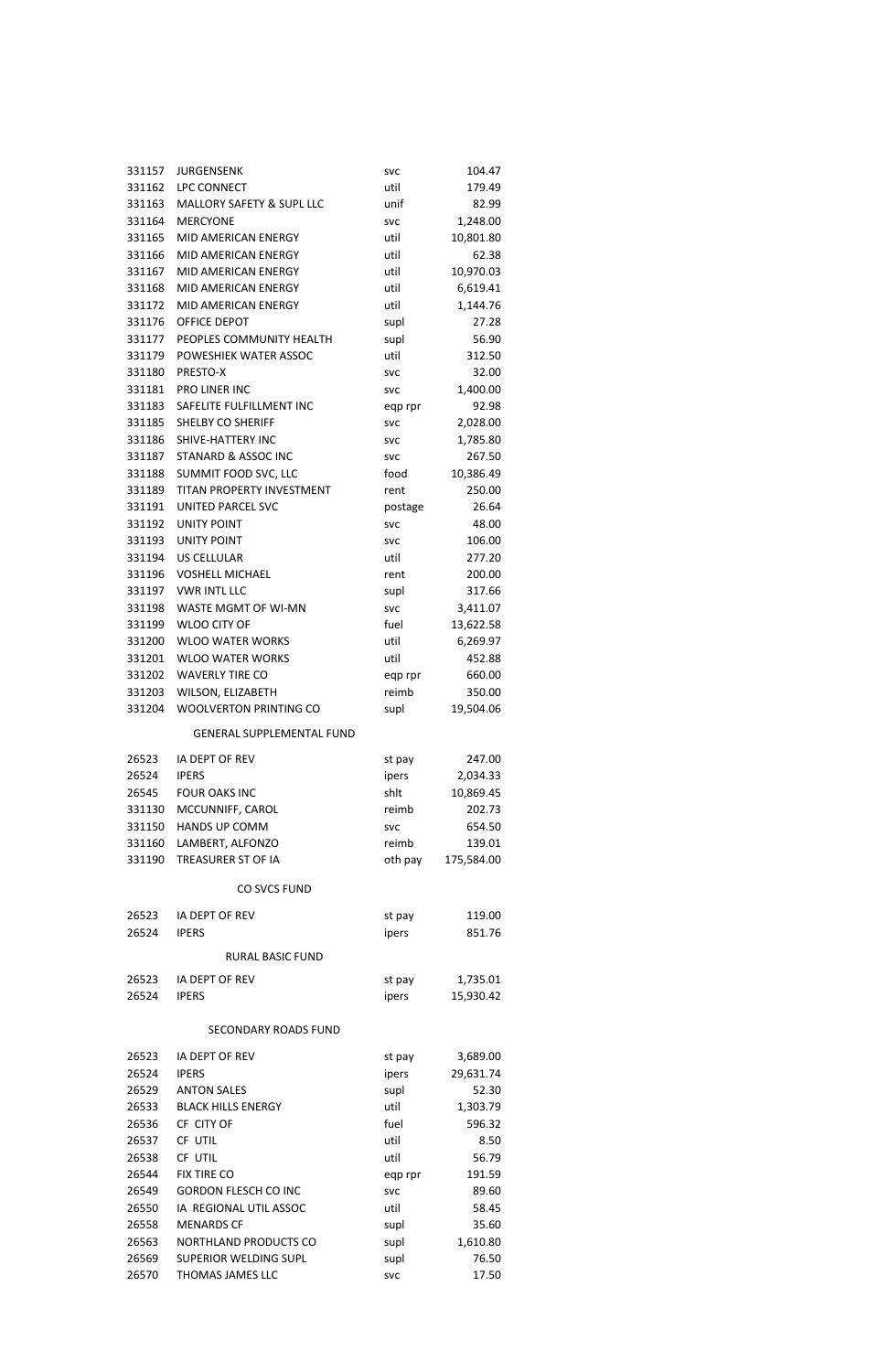|        | 26572 WELTER STORAGE EQUIP        | <b>SVC</b> | 982.00    |
|--------|-----------------------------------|------------|-----------|
|        | 331133 AMAZON CAPITAL SVCS INC    | supl       | 593.49    |
| 331138 | <b>COMMUNITY ELECTRIC INC</b>     | supl       | 504.00    |
| 331144 | <b>DONS TRUCK SALES INC</b>       | supl       | 1,008.03  |
|        | 331147 FERTILIZER DEALER SUPL     | supl       | 176.90    |
| 331154 | IA PRISON INDUSTRIES              | supl       | 632.25    |
| 331158 | LA PORTE CITY UTIL                | util       | 527.80    |
|        | 331159 LA PORTE MOTOR SUPL INC    | supl       | 138.57    |
|        | 331161 LIBERTY TIRE RECYCLING LLC | <b>SVC</b> | 700.12    |
| 331162 | <b>LPC CONNECT</b>                | util       | 38.89     |
| 331169 | MID AMERICAN ENERGY               | util       | 18.99     |
| 331170 | MID AMERICAN ENERGY               | util       | 38.50     |
| 331171 | MID AMERICAN ENERGY               | util       | 1,122.66  |
| 331173 | MITCHELL1                         | <b>SVC</b> | 230.00    |
| 331174 | <b>NAPA AUTO PARTS</b>            | supl       | 25.57     |
| 331175 | <b>ODEN ENTERPRISES INC</b>       | supl       | 30,187.12 |
|        | 331178 PHELPS UNIFORM SPECIALIST  | <b>SVC</b> | 55.75     |
|        | 331184 SAM ANNIS & CO             | supl       | 2,090.15  |
|        | 331195 VERIZON WIRELESS           | utl        | 809.17    |
|        | 331199 WLOO CITY OF               | fuel       | 150.28    |
|        | RESOURCE/ENHANCE/PROTECT FUND     |            |           |
| 331186 | SHIVE-HATTERY INC                 | <b>SVC</b> | 2,811.00  |
|        | RECORDER'S RECORD MGT FUND        |            |           |
| 26548  | <b>GORDON FLESCH CO INC</b>       | <b>SVC</b> | 656.27    |
|        | <b>JAIL COMMISSARY FUND</b>       |            |           |
| 26523  | IA DEPT OF REV                    | st pay     | 110.00    |
| 26524  | <b>IPERS</b>                      | ipers      | 1,164.64  |
| 26534  | <b>BOB BARKER CO INC</b>          | supl       | 2,685.36  |
| 26552  | <b>KEEFE SUPL CO</b>              | food       | 544.08    |
| 26556  | MCKEE FOODS                       | food       | 140.30    |
|        | <b>CONSERVATION TRUST FUND</b>    |            |           |
|        | 26557 MENARDS CF                  | supl       | 88.49     |
|        | 331133 AMAZON CAPITAL SVCS INC    | supl       | 24.99     |
|        | <b>ARP FUND</b>                   |            |           |
|        | 26564 PATTERSON DENTAL SUPLINC    | eqp        | 2,060.73  |
|        | 26571 URBAN SVCS LLC              | eqp        | 21,724.41 |
|        | 331133 AMAZON CAPITAL SVCS INC    | eqp        | 736.83    |
|        | EMA RADIO SYSTEM-CAP FUND         |            |           |
| 331140 | <b>DELTAWRX</b>                   | <b>SVC</b> | 20,331.90 |
|        | <b>TECHNOLOGY EQUIP FUND</b>      |            |           |
|        |                                   |            |           |

| 26573  | ZOHO CORP                  | <b>SVC</b> | 10,755.00 |  |
|--------|----------------------------|------------|-----------|--|
|        | <b>RURAL WATER FUND</b>    |            |           |  |
| 331200 | <b>WLOO WATER WORKS</b>    | util       | 231.41    |  |
|        | RURAL SEWER FUND           |            |           |  |
| 26571  | URBAN SVCS LLC             | util       | 1,617.20  |  |
| 331200 | <b>WLOO WATER WORKS</b>    | util       | 231.42    |  |
|        | <b>INS TRUST FUND</b>      |            |           |  |
| 26525  | NAVITUS HEALTH SOLS        | ins        | 71.98     |  |
| 26526  | <b>NAVITUS HEALTH SOLS</b> | ins        | 33,447.93 |  |
| 26528  | PREFERRED ONE INS CO       | ins        | 77,749.35 |  |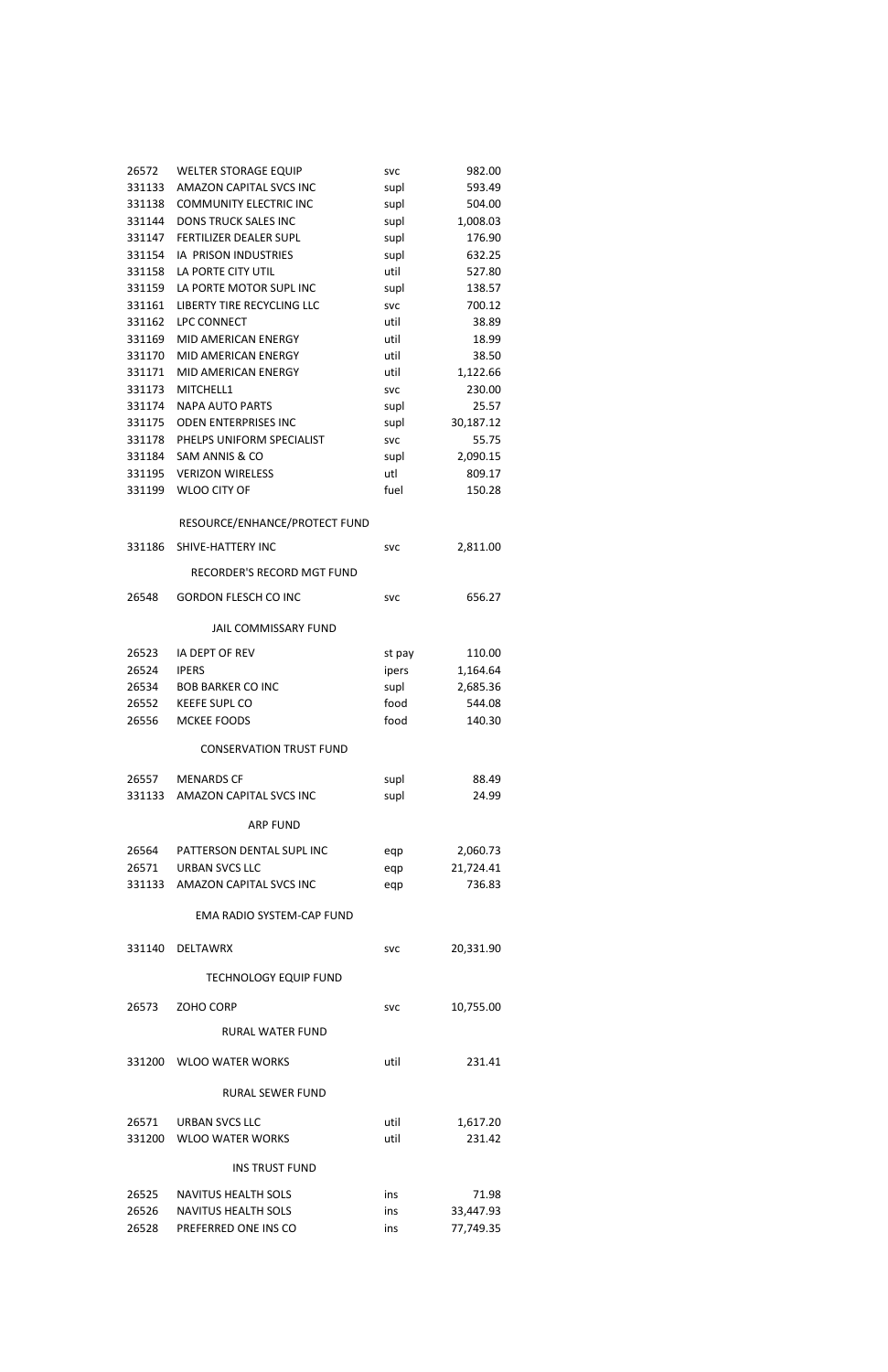# SELF-INSUR/LIAB,PROP ETC FUND

| <b>JOHNS AUTO BODY</b>                                                                                        | eqp rpr                                          | 563.20                                               |
|---------------------------------------------------------------------------------------------------------------|--------------------------------------------------|------------------------------------------------------|
| SOLID WASTE ADMIN FUND                                                                                        |                                                  |                                                      |
| IA DEPT OF REV<br><b>IPERS</b>                                                                                | st pay<br>ipers                                  | 213.00<br>1,394.14                                   |
| <b>EMERGENCY MGMT FUND</b>                                                                                    |                                                  |                                                      |
| IA DEPT OF REV<br><b>IPERS</b><br><b>CENTURYLINK</b><br><b>COURIER THE</b><br><b>RAPIDS REPRODUCTIONS INC</b> | st pay<br>ipers<br>util<br>publ<br>eqp           | 126.00<br>846.91<br>67.77<br>65.57<br>100.00         |
| <b>CONS COMM FUND</b>                                                                                         |                                                  |                                                      |
| IA DEPT OF REV<br><b>IPERS</b><br><b>CO ASSESSOR FUND</b>                                                     | st pay<br>ipers                                  | 2,332.00<br>19,390.34                                |
| IA DEPT OF REV<br><b>IPERS</b><br><b>BHC TREASURER</b><br><b>STOREY KENWORTHY</b>                             | st pay<br>ipers<br><b>SVC</b><br>supl            | 1,104.00<br>8,972.56<br>5,000.00<br>101.79<br>212.62 |
|                                                                                                               | 331137<br>331182<br>26531<br><b>WLOO CITY OF</b> | fuel                                                 |

AYES: Laylin, Little, Schwartz, Trelka, White.

NAYS: None. Resolution adopted.

- A. TO APPROVE, RECEIVE, PLACE ON FILE WITH THE COUNTY AUDITOR
	- 1. The Board of Supervisors APPROVE INTERGOVERNMENTAL JOURNAL ENTRIES, and that the County Auditor be authorized and directed to TRANSFER monies within the various funds as submitted. (None)
	- 2. The PAYROLL ADJUSTMENTS submitted by the various departments and the County Auditor be authorized and directed to adjust his records accordingly.

RECEIVE PROJECT UPDATES FROM DEPARTMENT HEADS/ELECTED OFFICIALS. County Engineer Cathy Nicholas said that roads are in good condition following the late snow event and staff are washing and cleaning vehicles to get ready for the expected snow event on Thursday.

Health Department Director Nafissa Cisse-Egbuonye said that the COVID-19 infection rate for the community is now in the low category.

Moved by Laylin, seconded by Little that the MINUTES of the Board Meeting held March 1, 2022 be and are hereby approved as submitted. Motion carried.

### **CONSENT AGENDA**

Laylin moved the following RESOLUTION seconded by Trelka.

| <b>NAME</b>                 | TITLE                    | то    | <b>DATE</b> | CHANGE                     |
|-----------------------------|--------------------------|-------|-------------|----------------------------|
| <b>BOARD OF SUPERVISORS</b> |                          |       |             |                            |
| LAMB, LISA M                | TEMPORARY ADMIN AIDE III | 22.59 | 2/25/2022   | <b>TERMINATION PENDING</b> |
| ZWANZIGER, KAYLA L          | ADMIN AIDE III           | 23.46 | 3/1/2022    | RETURN FROM UNPAID LEAVE   |

| SHEKIFF, IUNY IHUMPSUN         |                                  |       |           |                                |
|--------------------------------|----------------------------------|-------|-----------|--------------------------------|
| CARNEY, KENDRA R               | CIVILIAN DISPATCHER              | 23.34 | 3/3/2022  | SCHEDULE/SHIFT CHANGE          |
| FREGOSO, MIGUEL G              | CIVILIAN DETENTION OFFICER       | 24.19 | 2/20/2022 | <b>ANNUAL STEP INCREASE</b>    |
| GANDER, ALIAH                  | CIVILIAN DETENTION OFFICER       | 22.52 | 2/28/2022 | <b>COMPLETION OF PROBATION</b> |
| HORN, CONNER W                 | <b>DEPUTY SHERIFF</b>            | 26.99 | 2/28/2022 | <b>PROMOTION</b>               |
| JACOBSON, KYLE G               | CIVILIAN DETENTION OFFICER       | 22.52 | 2/23/2022 | <b>COMPLETION OF PROBATION</b> |
| <b>KRAMER, DALTON C</b>        | CIVILIAN DETENTION OFFICER       | 23.34 | 2/21/2022 | <b>TERMINATION PENDING</b>     |
| MAINS, JUSTIN M                | <b>DEPUTY SHERIFF</b>            | 26.99 | 2/28/2022 | <b>PROMOTION</b>               |
| MARTINELLI, LISA M             | <b>BOOKING CLERK</b>             | 22.52 | 3/4/2022  | <b>TERMINATION PENDING</b>     |
| O'ROURKE, SIERRA               | <b>MASTER CONTROL TECHNICIAN</b> | 22.52 | 2/23/2022 | <b>COMPLETION OF PROBATION</b> |
| SILLMAN, PHILLIP B             | CIVILIAN DETENTION OFFICER       | 23.34 | 2/20/2022 | <b>TERMINATION PENDING</b>     |
|                                |                                  |       |           |                                |
| <b>TREASURER, RITA SCHMIDT</b> |                                  |       |           |                                |
| SMITH, SARA                    | <b>OFFICE SPECIALIST</b>         | 17.23 | 2/23/2022 | <b>COMPLETION OF PROBATION</b> |
|                                |                                  |       |           |                                |

| <b>RECORDER, SANDIE SMITH</b> |                          |  |                                         |
|-------------------------------|--------------------------|--|-----------------------------------------|
| KASTLI, RHONDA                | <b>OFFICE SPECIALIST</b> |  | 17.23 1/26/2022 COMPLETION OF PROBATION |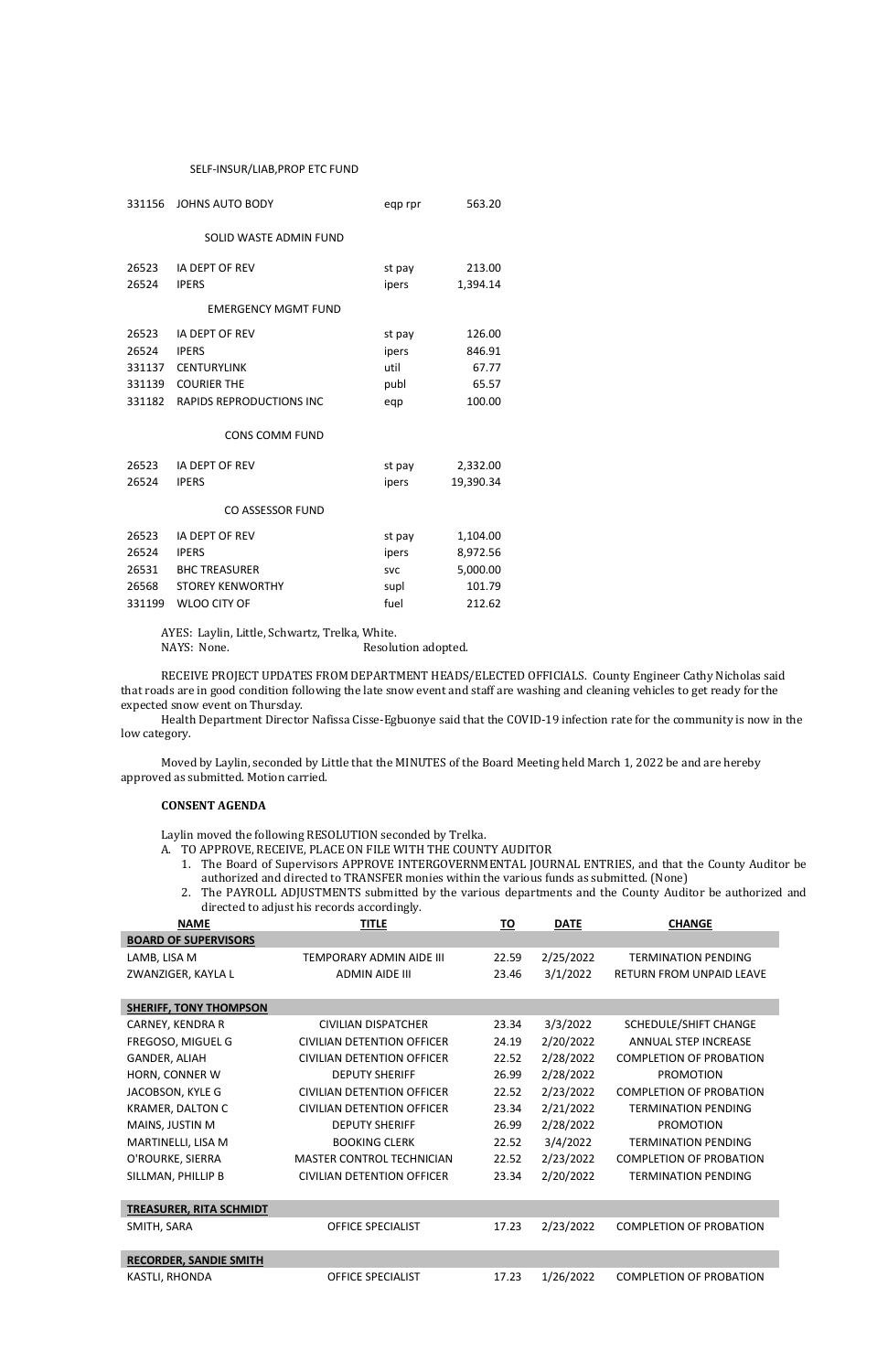3. The Sheriff's MONTHLY REPORT of fees as of February 28, 2022.

B. TO RECEIVE AND PLACE ON FILE WITH THE COUNTY AUDITOR

Laylin moved the following resolution seconded by Trelka. BE IT HEREBY RESOLVED to proclaim the month of March as Brain Injury Awareness Month. AYES: Laylin, Little, Schwartz, Trelka, White. NAYS: None. Resolution adopted.

1. The MANURE MANAGEMENT PLAN (MMP) update submitted by Greg Beierschmitt Facility ID# 58517 located at 9504 Goeller Road, Fairbank, in Black Hawk County pursuant to 567 Iowa Administrative Code §455B.

AYES: Laylin, Little, Schwartz, Trelka, White.

NAYS: None. Resolution adopted.

### **CONSENT AGENDA ENDS**

Nicholas said that the city is paying \$350 a year, which more than covers the county's cost. AYES: Laylin, Little, Schwartz, Trelka, White. NAYS: None. Resolution adopted.

Laylin moved the following resolution seconded by Trelka.

BE IT HEREBY RESOLVED that the 28E Agreement between Black Hawk County and the City of Elk Run Heights defining roadway maintenance activities and bridge inspections on portions of Elk Run Road be approved and direct the chair to sign the same as recommended by Catherine Nicholas, County Engineer.

AYES: Laylin, Little, Schwartz, Trelka, White. NAYS: None. Resolution adopted.

Trelka moved the following resolution seconded by Laylin.

BE IT HEREBY RESOLVED that the TAX SALE CERTIFICATE ASSIGNMENT for one (1) vacant lot (Parcel 8913-13-379-010) located in Waterloo, Iowa, pursuant to §446.31 of the Code of Iowa be approved and said Certificate of Purchase of Tax sale be assigned to Situs Cultivation, LLC, as recommended by Rita Schmidt, County Treasurer. The delinquent taxes and special assessments of \$451.75 and the \$10.00 assignment fee of said parcel shall be paid by Situs Cultivation, LLC upon approval.

The Board of Supervisors examined proof of publication of notice to bidders and determined that said notice had been blished in the Waterloo Courier on March 1, 2022 in accordance with the requirements of the *Code of Iowa*.

Moved by Laylin, seconded by Trelka to approve the PERSONNEL REQUISITION submitted for a Budget Administrator (full-time, replacement) effective March 14, 2022, as recommended by Catherine Nicholas, County Engineer. Nicholas said this is to fill a vacant position. Motion carried.

Moved by Laylin, seconded by Schwartz that the Revision of the Black Hawk County General Assistance Policy and the Black Hawk County General Assistance Burial Policy, with the said changes to be effective as of July 1, 2022, be approved as recommended by Koleen Schipper, General Assistance Coordinator. Motion carried.

Moved by Trelka, seconded by Laylin to direct the County Auditor to advertise for a PUBLIC HEARING/BID OPENING to be held at 9:05 a.m. on March 22, 2022, in Board Room 201 of the Black Hawk County Courthouse, 316 E. 5th Street, Waterloo, Iowa on the proposed Fiscal Year 2023 Crack Sealing project in various locations throughout Black Hawk County. Motion carried.

Moved by Laylin, seconded by Schwartz to direct the County Auditor to advertise for a public hearing/bid opening to be held at 9:07 a.m. on Tuesday, March 22, 2022, in Board Room 201 of the Black Hawk County Courthouse, 316 E. 5th Street, Waterloo, Iowa on the proposed purchase of two (2) Motor Graders for the Black Hawk County Engineer's Office. Motion carried.

At Nine-eleven o'clock (9:11) a.m., a public hearing was held as provided by law in Board Room 201 of the Black Hawk County Courthouse, 316 E. 5th Street, Waterloo, Iowa at which time all interested persons could appear to file objections on the proposed fiscal year 2023 Seal Coat project.

Moved by Trelka, seconded by Laylin to receive and place on file proof of publication of notice of public hearing. Motion carried.

Moved by Trelka, seconded by Laylin to close the hearing after oral/written comments are received. Motion carried.

At nine-eleven o'clock (9:11) a.m. the Chair announced the time had arrived in accordance with prior action and as advertised, for the receiving and opening of bids for the proposed

The Chair announced the following sealed bids were all received by three o'clock (3:00) p.m. Monday March 1, 2022, as stated in the Notice to Bidders. The Engineer's estimated cost was \$119,050.00. The time of announcement being nine-eleven (9:11) a.m., the following bids were opened and read:

| NAME.                        | <b>CITY</b>    | <b>AMOUNT</b> |
|------------------------------|----------------|---------------|
| Blacktop Service Co.         | Humboldt, IA   | \$102,354.00  |
| Fahrner Asphalt Sealers LLC  | Eau Claire, WI | \$130,337.50  |
| Manatts, Inc.                | Brooklyn, IA   | \$92,058.50   |
| <b>Prairie Road Builders</b> | Hazleton, IA   | \$105,827.00  |

Moved by Trelka, seconded by Little that the Board of Supervisors receive and place on file the bids for the proposed fiscal year 2023 Seal Coat project to allow time to review said bids as recommended by Catherine Nicholas, County Engineer.

DISCUSSION/POSSIBLE BOARD ACTION – to purchase 6 vehicles for the Sheriff's office with ARP funds at a cost not to exceed \$300,000. Sheriff Tony Thompson said that during budget sessions Little had suggested using ARP funds for vehicles instead of Capital Improvement Plan (CIP) funds, but he (Thompson) was worried that this would disrupt the cycle of buying 3-5 vehicles a year through CIP. But Captain Mark Herbst suggested a way of purchasing six vehicles outside of the normal cycle that